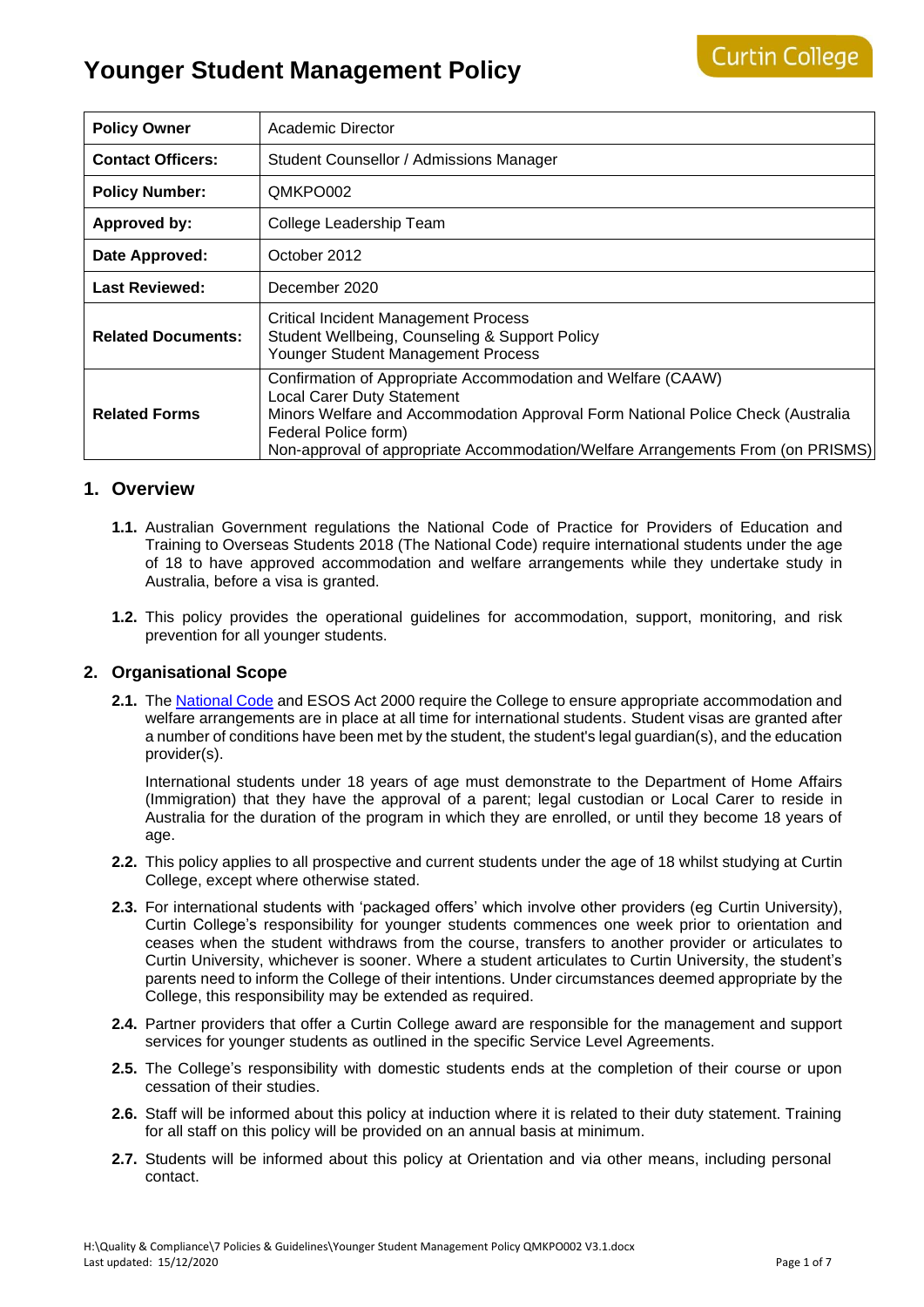### **3. Definitions**

- **3.1. Cancellation of Enrolment**: refers to withdrawal, termination, and non-enrolment in a study period.
- **3.2. Confirmation of Appropriate Accommodation and Welfare (CAAW):** A statement signed by Curtin College and sent to applicants to accompany their application for a student visa to study in Australia.
- **3.3. Confirmation of Enrolment (CoE):** A document registered with Immigration to confirm a student's acceptance into a particular course for a specified duration.
- **3.4. Domestic Student:** For the purpose of this policy, a local student is anyone who is a permanent resident of Australia, citizen of Australia or New Zealand or the holder of a permanent humanitarian visa who will be resident in Australia for the duration of a course of study.
- **3.5. Immigration:** Refers to the Department of Home Affairs, which is the Australian government agency responsible for multicultural affairs, immigration and border-related functions and agencies. The Department of Home Affairs is responsible for issuing Student Visas.
- **3.6. Enrolled:** A student is deemed to have enrolled once fees have been paid and subjects have been selected for the current study period (Status = current).
- **3.7. Education Services of Overseas Students Act 2000 (ESOS ACT 2000):** This Act regulates the delivery of education service to international students.
- **3.8. [National Code:](https://www.legislation.gov.au/Details/F2017L01182)** s a legislative instrument established under the Education Services for Overseas Students (ESOS) Act 2000. Curtin College is legally obliged to adhere to the requirements of the National Code.
- **3.9. [National Police Check:](https://www.afp.gov.au/what-we-do/services/criminal-records/national-police-checks)** Certificates may include pending charges that are deemed disclosable at the time of application.
- **3.10. Partner Provider:** An institution that provides a course that is CRICOS registered as being offered by Curtin College, who, for the purposes of this document oversees all matters relating to the delivery of those courses.
- **3.11. PRISMS:** Provider Registration and International Student Management System (PRISMS) is the government database system used for the purpose of receiving and storing information about international students with respect to the Education Services for Overseas Students Act 2000 (The ESOS Act).
- **3.12. Relevant Homestay Provider:** The organisation to whom Curtin College contracts the arrangement and monitoring of homestay placement for students
- **3.13. Working with Children Check (WWCC):** a compulsory screening strategy to protect children. A WWCC is required if a person is engaged in paid work with children.
- **3.14. Younger Student:** A student who is under 18 years of age**.**
- **3.15. The College:** Refers to Curtin College and its partner providers.

### **4. Policy Principles**

- **4.1.** The College will ensure the wellbeing of younger students and will comply with government legislation/regulations.
- **4.2.** The College will contact parents/guardians in cases of non-enrolment and/or changes to enrolment e.g. cancellation, suspension, withdrawal, deferral/leave of absence and confirm accommodation arrangements.
- **4.3.** The College will undertake the following steps to ensure the wellbeing of younger students studying at the College:
	- 4.3.1. Confirmation of appropriate living arrangements each study period Curtin College will reconfirm living arrangements for students under the age of 18 each study period. Where living arrangements cannot be confirmed within a 10 working day period or the living arrangements are deemed to be unsatisfactory the College will take appropriate steps to ensure the welfare and safety of the student (Refer 6.2 "Non-approved or Inappropriate Accommodation Arrangements").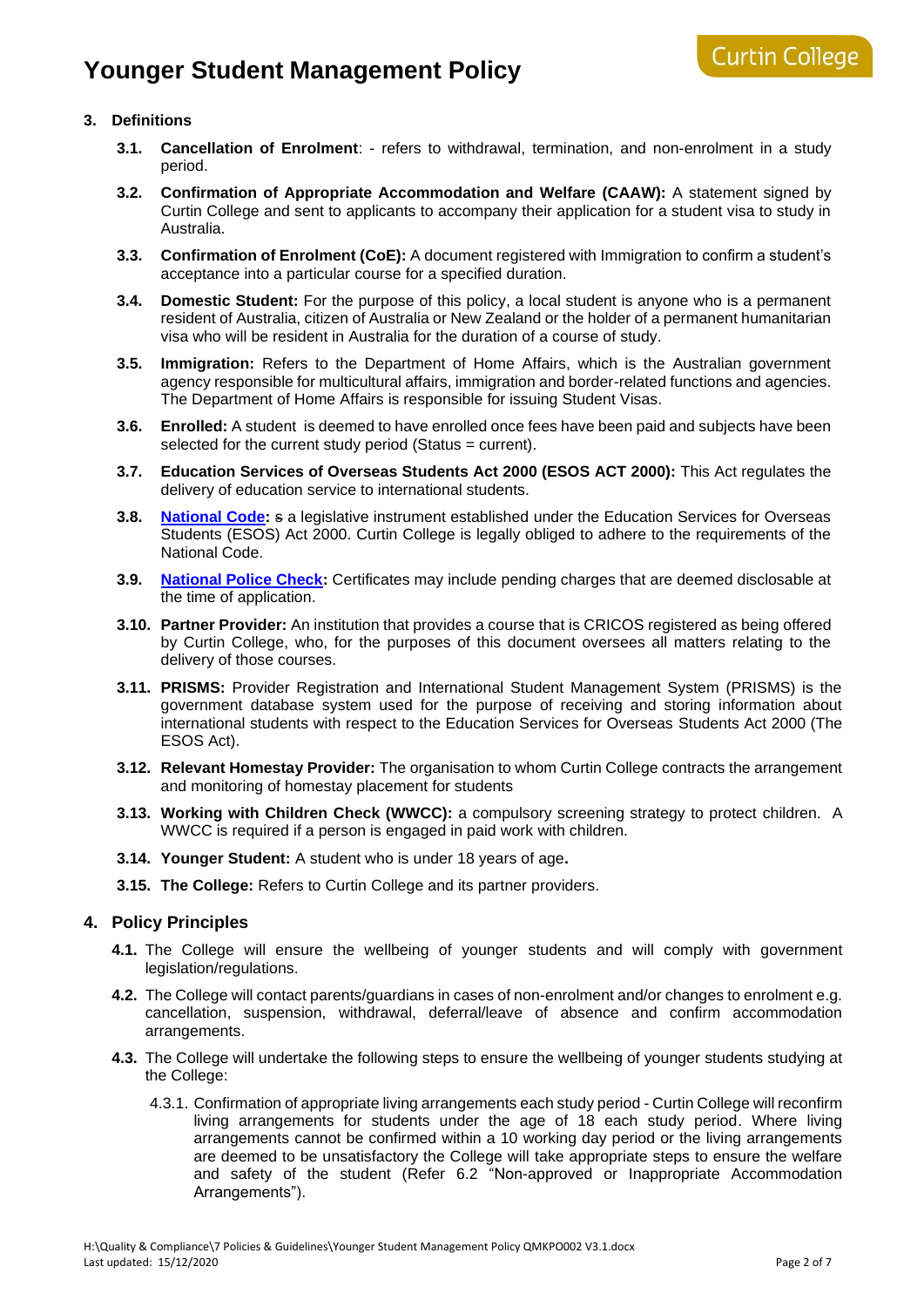- 4.3.2. The College will contact the Local Carer / Relative / Homestay Placement Provider prior to any in study breaks to confirm provision of appropriate care arrangements during the non-study period.
- 4.3.3. College lecturers are asked to notify the College support staff of any students considered to be at risk to ensure that appropriate intervention is undertaken. Intervention may include one or more actions including increased monitoring, wellbeing advice, counseling, academic support or formal warnings.
- 4.3.4. The Student Counsellor in collaboration with the Student and Academic Services Manager is responsible for the following duties as they relate to younger students:
	- Exercise duty of care with regards to student arrangements;
	- o Monitor student attendance, progress, and wellbeing arrangements;
	- o Offer intervention strategies to students at risk to facilitate progress;
	- $\circ$  Alert Senior Management immediately to any potential or actual critical incidents involving younger students, including actual or alleged sexual, physical, or other abuse;
	- Report to Immigration students who are in breach of their visa conditions; organise welfare and accommodation arrangements.
	- $\circ$  Provide referral to relevant resources for reporting where there is concern that a Younger Student is being neglected or abused.
	- o Liaise with Local Carer / Relative / Homestay Placement Provider and relatives regarding younger (minors) student care, as required.
	- o Students who have a CAAW will have their accommodation and welfare approved prior to acceptance and/or upon notification of proposed changes. Verification that accommodation is appropriate to the overseas students age and needs will be carried out every six months thereafter.
	- $\circ$  Private accommodation and wellbeing arrangements without approval are not permitted for younger international students.
- 4.3.5. Curtin College staff that have contact with younger students in the normal course of their duties are required to obtain a National Police Check as required.
- 4.3.6. All matters relating to the management of younger students will be directed to the Student Counsellor or nominee.
- **4.4.** Domestic and temporary residents will only be required to complete the Younger Students Welfare and Accommodation Approval Form (Minors Form).

### **5. Policy Implementation**

- **5.1.** All application forms received by the College on behalf of a student under the age of 18 must be signed by the parent or legal guardian of the student.
- **5.2.** The College enrolls students under the age of 18 years according to ESOS legislation and the National Code.
- **5.3.** The College must be satisfied with the appropriate wellbeing and living arrangements in place for younger students for the duration of their studies or until they turn 18 years of age, whichever is sooner. Failure to do so will put an international student in breach of one of their student visa conditions.
- **5.4.** Accommodation providers and their staff who work with students in the course of their duties will be required to obtain a National Police Check or Working with Children Check
- **5.5.** Domestic younger students are monitored by the Student & Academic Services Team according to standard Curtin College Progress and Intervention Process, but there are no requirements pertaining to their accommodation/care arrangements other than to advise parents to ensure they have contacted the West Australian Department of Education, of their child's participation in education at Curtin College.
- **5.6.** Curtin College has in place procedures to:
	- 5.6.1. Record and monitor accommodation arrangements on its Student Management System;
	- 5.6.2. Ensure the College is compliant with ESOS Act 2000 and the National Code regarding its cohort of international students;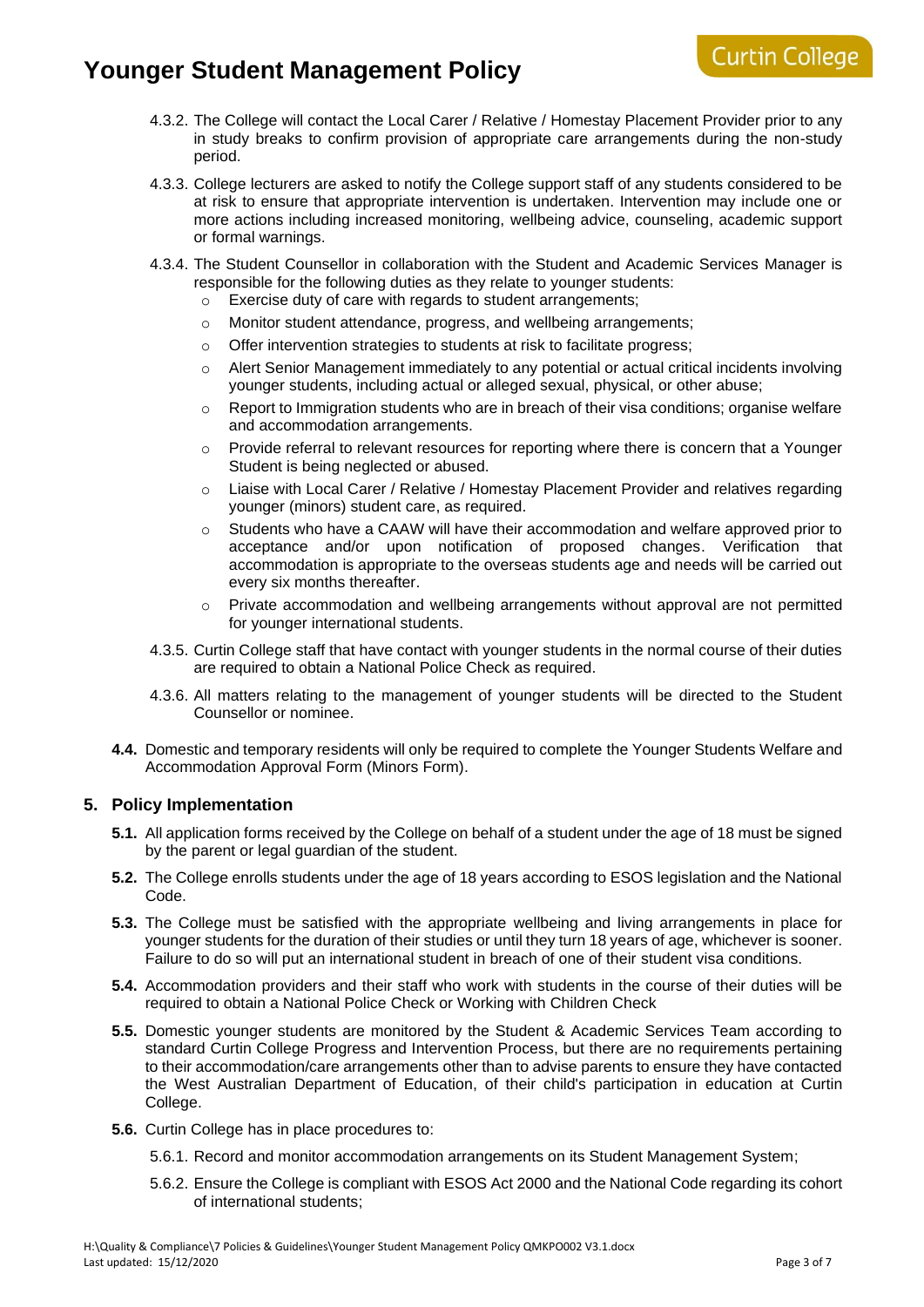- 5.6.3. Monitor and report younger international students where they are deemed to be in breach of their visa conditions;
- 5.6.4. Through a third-party provider, place international students in appropriate accommodation and care arrangements.
- 5.6.5. Ensure that any third-party providers are screened and are regularly monitored.
- 5.6.6. Provide wellbeing support for all younger students, domestic and international.
- 5.6.7. Assist the student in making appropriate alternative arrangements and confirming these arrangements with the parents/legal guardians.
- 5.6.8. Ensuring employees working with Younger students have submitted a National Police Certificate, as required.
- 5.6.9. If a student has their enrolment suspended or cancelled by the College, the College will continue to approve the welfare arrangements until any of the following applies:
	- Alternative welfare arrangements approved by another registered provider
	- Care of the student by a parent or nominated relative is approved by Immigration
	- The student leaves Australia
	- The College has advised immigration that it is no longer able to approve the student's welfare arrangements.
- **5.7.** Any exceptions to the above are to be approved by the College Director & Principal, upon recommendations from the Student Counsellor

#### **6. International Students**

#### **6.1. Approval of living arrangements for younger international students studying at Curtin College**

- 6.1.1. Curtin College will only issue CoEs to a student under the age of 18 when appropriate living arrangements have been made and confirmed by the parent or Legal Guardian as per the Younger Student Welfare and Accommodation Approval Form.
- 6.1.2. Curtin College will only approve the living arrangements if the student is living in one of the following arrangements:
	- **Living with a parent**
	- **Living in Curtin College approved homestay –** Curtin College staff will obtain written confirmation from the relevant Homestay Provider that appropriate accommodation arrangements have been made for the student. The relevant Homestay Provider will provide Curtin College with updated details when the student has been allocated to a homestay accommodation.
	- **Living with a suitable relative –** 'Suitable relative' means a brother, sister, step-parent, step-brother, step-sister, grandparent, aunt, uncle, niece or nephew, step-grandparent, step-aunt, step-uncle, step-niece or step-nephew or nominated by the parents who is at least 25 years of age. Note: This does not include cousin. A suitable relative is required to complete the following:
		- $\circ$  Provide a birth certificate as evidence of blood relationship between student and the relative
		- o Provide a copy of valid photo ID
		- $\circ$  Provide an Australian Residency visa (visa must be valid until the student turns 18)
	- **Living with a Parent-Nominated Local Carer –** Parents may nominate a non-relative to be the Local Carer provided that they are at least 25 years of age and of good character. The Local Carer must be approved by the College and is required to complete the following:
		- o A Curtin College Local Care Duty Statement (LCDS) confirming that they agree to the responsibilities associated with being a Local Carer
		- o A National Police Check or Working with Children Permit (no more than 2 years old)
		- o Provide a copy of valid photo ID
		- $\circ$  Provide an Australian Residency visa (visa must be valid until the student turns 18)
			- o Demonstrate compliance via a home visit.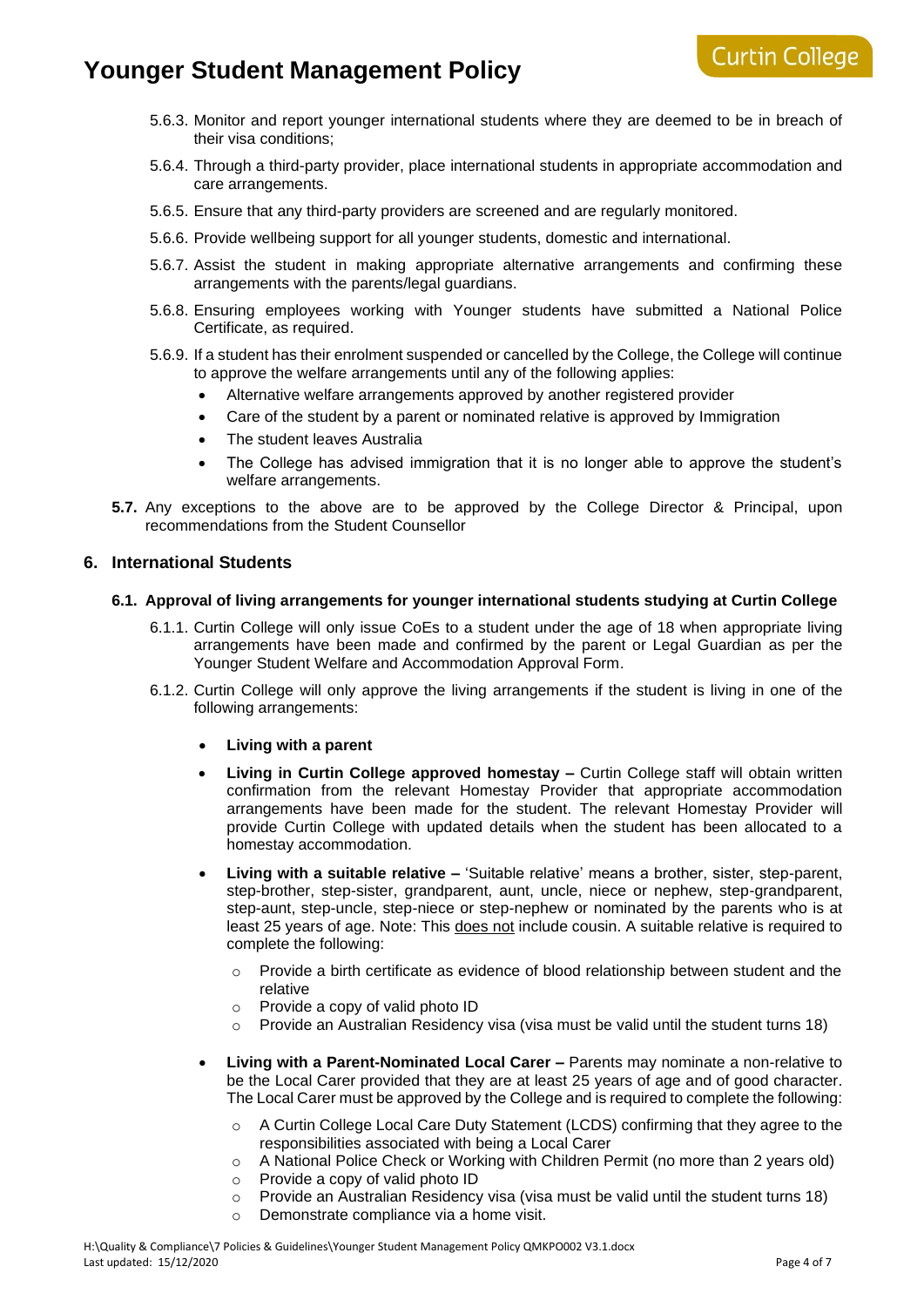- **Living on Campus** Student lives in on-campus housing and has a College approved third party guardian service or a parent-nominated local carer of at least 25 years of age and of good character. The Local Carer must meet the aforementioned Local Carer requirements.
- 6.1.3. Curtin College will approve the living arrangements for a younger student when they have received completed documentation and is satisfied that the accommodation and wellbeing arrangements for the student are appropriate. Curtin College will then issue a CAAW at the time of issuing CoE. A CAAW will not be issued for students living with relatives.
	- **Change of Accommodation -** It is the responsibility of the Student/Parent/Legal Guardian/Relevant Homestay Provider to contact the College if there is a change of accommodation or guardianship.

#### **6.2. Non-approved or Inappropriate Accommodation Arrangements**

- 6.2.1. In cases where the College staff are unable to confirm appropriate arrangements for accommodation and welfare within a five (5) day period, the College will contact the parents and/or legal guardian to make alternative Local Carer / Relative / Homestay arrangements.
- 6.2.2. Where the College deems that the accommodation and welfare arrangements for an enrolled younger student have become unsuitable and all attempts to assist the student to maintain appropriate arrangements have been exhausted, the College will carry out its regulatory requirements and report the student to Immigration, within 24 hours, using the 'Non-approval of Appropriate Accommodation/Welfare Arrangements' form on PRISMS.

#### **6.3. Obligations of the Student**

- 6.3.1. A student wishing to change living arrangements (eg change Local Carer or address) must contact the College to obtain approval **before** doing so.
- 6.3.2. International students under the age of 18 must abide by all relevant visa conditions.
- 6.3.3. Students must notify the College of any plans to go offshore during the course of their study.

#### **6.4. Approving arrangements for study period breaks**

- 6.4.1. Younger international students who are residing in Australia in an approved living arrangement may be allowed to temporarily change their accommodation arrangements (other than returning home) during the study period or during breaks between study periods, provided the following conditions are met:
	- Student to notify/meet with the Student Counsellor or Student & Academic Services Officer at least two weeks prior to end of semester of a change being made.
	- Parents or legal custodian of the student must provide written approval of the temporary arrangements.
- 6.4.2. Curtin College reserves the right to refuse an application where it feels the student's wellbeing will be put at risk by the change.

#### **6.5. Period of Curtin College Responsibility for Accommodation and Welfare Arrangements**

- 6.5.1. For international students with 'single course offers' (only studying at Curtin College), who will stay with a local carer either nominated or approved by parents, a CAAW will be issued for which the nominated period of responsibility will be at least 7 days beyond the CoE date.
- 6.5.2. For students with 'packaged offers' involving other providers e.g., Curtin University; the College's responsibility for younger students commences one week prior to orientation and ceases when the student:
	- withdraws from their course; or,
	- transfers to another provider; or,
	- articulates to Curtin University.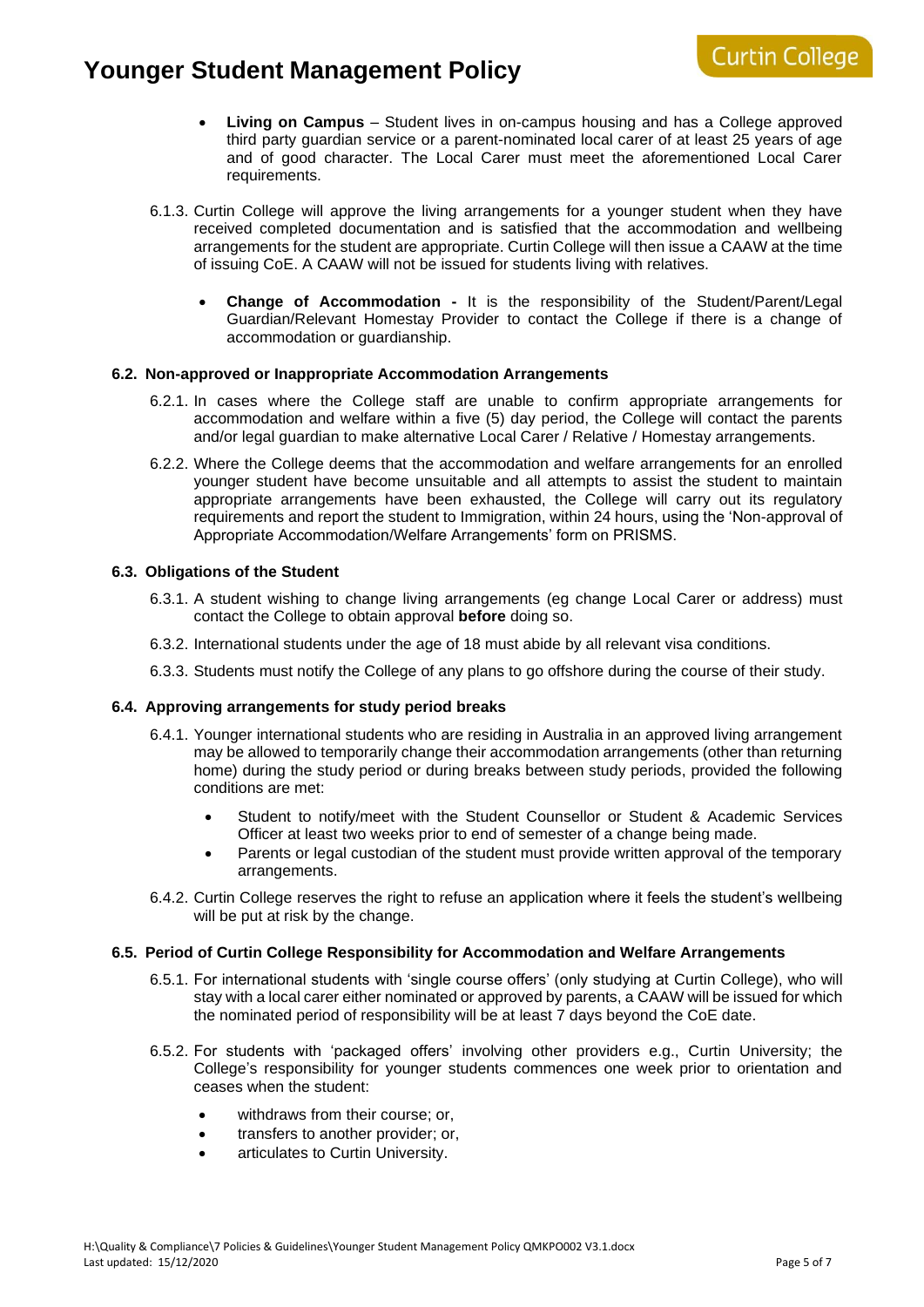## **Curtin College**

- 6.5.3. Where a student does not commence study with Curtin University, their parents need to inform Curtin College of their intentions.
- 6.5.4. The College will maintain the CAAW care agreement until any of the following applies:
	- The parent and/or guardian has informed the College that the student will no longer be taking up the offer of a place at the College;
	- the student has alternative welfare arrangements approved by another registered provider;
	- care of the student by a parent or nominated relative is approved by Immigration;
	- the student leaves Australia; or
	- the College has notified Immigration under Standard 5.3.6 that it is no longer able to approve the student's welfare arrangements or under Standard 5.5 that it has taken the required action after not being able to contact the student.

#### **7. Obligations of the Local Carer / Relative / Relevant Homestay Provider/Parent/Legal Guardian and any third-party organising welfare and accommodation arrangements**

**7.1.** The following processes are recorded in the Colleges Student Management System:

- 7.1.1.Curtin College will contact the relevant person/provider/third party up to three times per year to confirm that living arrangements for the student are appropriate. This will continue until either the student turns 18 or graduates from Curtin College.
	- 7.1.2. It is the responsibility of the relevant person/provider/third party to respond to the College within 10 working days of receiving a request to confirm that the living arrangements have not changed and that they agree to their obligations in regard to the younger student in their care.
	- 7.1.3. Should any of the living arrangements for the younger student change (eg. change addresses; circumstances change, minor moves out unexpectedly) it is the responsibility of the relevant person/provider/third party to advise Curtin College staff within five (5) days of the change.

### **8. Complaints regarding unsuitability of accommodation/welfare arrangements**

- **8.1.** Younger students who are experiencing problems or have concerns about the suitability of their accommodation/welfare arrangements should inform the following:
	- 8.1.1. Relevant Homestay Provider (International Students Only) in the first instance, students who are not happy in their homestay environment should contact the relevant Homestay Provider.
	- 8.1.2. Student Counsellor or Student & Academic Services Officer
- **8.2.** All matters referred to the Student Counsellor will be acknowledged and if it is deemed a critical incident will be dealt with immediately and in other cases investigated as soon as possible.

### **9. Obligations of the College**

#### **9.1.** A**ttendance Monitoring**

- 9.1.1. In cases where a younger student is missing classes at the College, the Local Carer/Relative/ Homestay Placement Provider/Parent/Legal Guardian will be notified.
- 9.1.2. If a student has gone missing from the approved accommodation and cannot be contacted, the College will implement its documented critical incident policy. Actions may include contacting the student's parents and Immigration and filing a missing person's report with the police and/or children's services agencies. If, after a reasonable period, the student has not been found, Curtin College will report the student's breach of visa condition 8532 by submitting the 'Non-Approval of Appropriate Accommodation/Welfare Arrangements' letter.